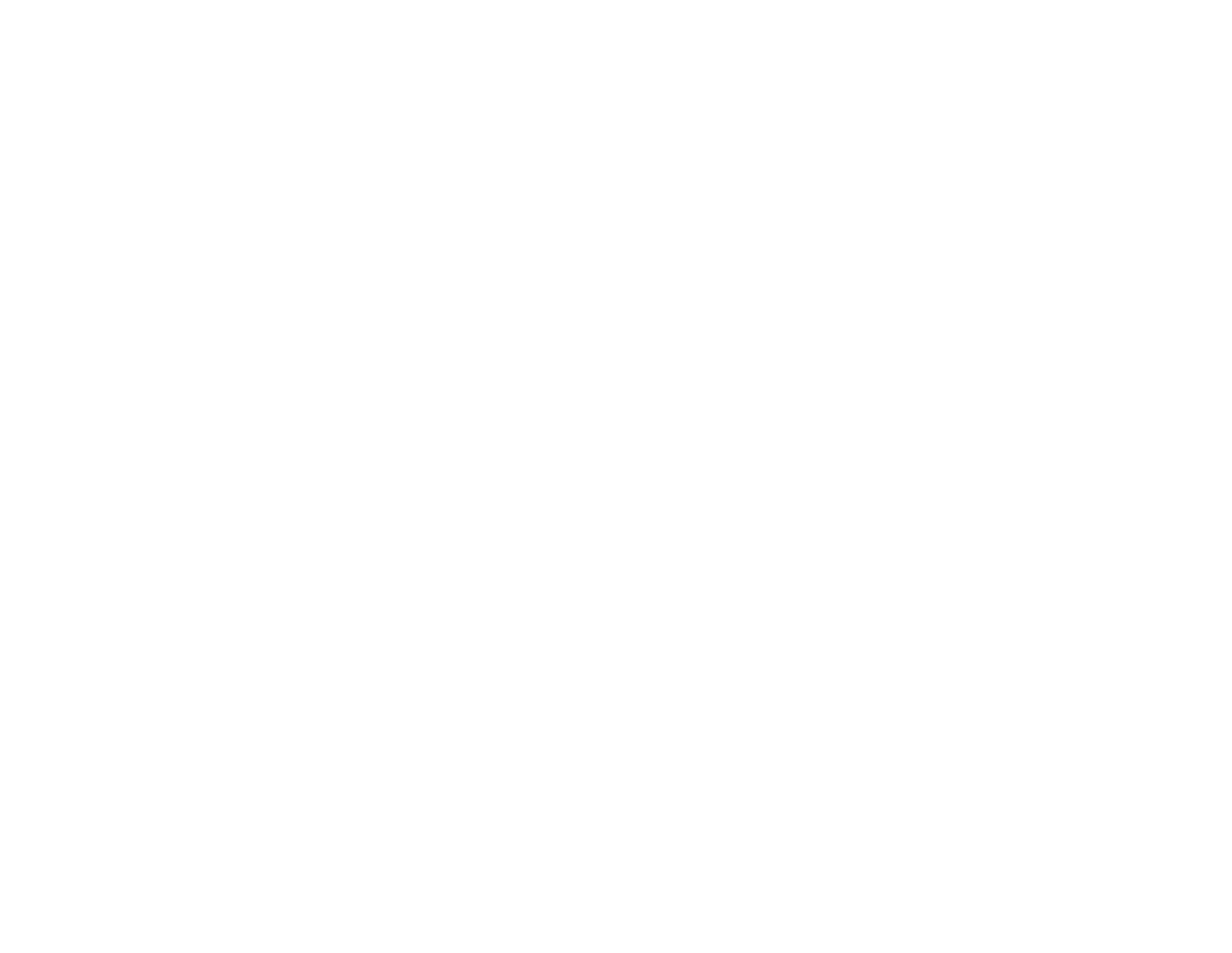

# **Career Readiness Standards Evaluation Rubrics High School Version**



| <b>3b Meets Workplace Expectations</b>    |                                               |                                           |                                                   |  |
|-------------------------------------------|-----------------------------------------------|-------------------------------------------|---------------------------------------------------|--|
| Level 0 (not proficient)                  | Level 1                                       | Level 2                                   | Level 3                                           |  |
| <b>Indicators</b>                         | <b>Indicators</b>                             | <b>Indicators</b>                         | <b>Indicators</b>                                 |  |
| $\Box$ Is late or absent frequently       | $\Box$ Arrives on time consistently and is    | $\Box$ Models appropriate behavior with   | $\Box$ Demonstrates commitment through work       |  |
| $\Box$ Is not prepared for work tasks     | typically prepared                            | respect to workplace expectations         | ethic and professional behavior                   |  |
|                                           | $\Box$ Complies with workplace policies       | $\Box$ Contributes to workplace success,  | $\Box$ Contributes to the expectations of health, |  |
| $\Box$ Is rude or disrespectful to others |                                               | culture, and established protocols        | safety, human resource, and environmental         |  |
| and disrupts team work efforts            | $\Box$ Is not rude or disrespectful to others |                                           | regulations                                       |  |
| <b>3c Civic Responsibility</b>            |                                               |                                           |                                                   |  |
| Level 0 (not proficient)                  | Level 1                                       | Level 2                                   | Level 3                                           |  |
| <b>Indicators</b>                         | <b>Indicators</b>                             | <b>Indicators</b>                         | <b>Indicators</b>                                 |  |
| $\Box$ Mocks those that volunteer or      | $\Box$ Participates as a useful team          | $\Box$ Engages in service opportunities - | $\Box$ Volunteers for leadership roles and extra  |  |
| provide service to others                 | member                                        | through work and/or the community         | service on teams and committees                   |  |

| <b>Standard 4:</b> Makes sense of problems and perseveres in solving them |                                              |                                                  |                                                    |  |
|---------------------------------------------------------------------------|----------------------------------------------|--------------------------------------------------|----------------------------------------------------|--|
| 4a Perceptiveness                                                         |                                              |                                                  |                                                    |  |
| Level 0 (not proficient)                                                  | Level 1                                      | Level 2                                          | Level 3                                            |  |
| <b>Indicators</b>                                                         | <b>Indicators</b>                            | <b>Indicators</b>                                | <b>Indicators</b>                                  |  |
| $\square$ Seldom notices when problems                                    | $\Box$ Accurately defines a problem or       | $\Box$ Recognizes the factors that contribute to | $\Box$ Identifies and clarifies problems or issues |  |
| arise                                                                     | issue                                        | a problem or issue                               | and seeks to understand their cause                |  |
| <b>4b Problem Solving</b>                                                 |                                              |                                                  |                                                    |  |
| Level 0 (not proficient)                                                  | Level 1                                      | Level 2                                          | Level 3                                            |  |
| <b>Indicators</b>                                                         | <b>Indicators</b>                            | <b>Indicators</b>                                | Indicators                                         |  |
| $\Box$ Uses poor judgment in attempting                                   | $\Box$ Knows when to solve problems on       | $\square$ Generates more than one potential      | $\Box$ Evaluates solutions and determines the      |  |
| to solve problems                                                         | own and when to engage others                | solution to an identified problem                | potential value toward solving the problem.        |  |
| <b>4c Perseverance/Work Ethic</b>                                         |                                              |                                                  |                                                    |  |
| Level 0 (not proficient)                                                  | Level 1                                      | Level 2                                          | Level 3                                            |  |
| <b>Indicators</b>                                                         | <b>Indicators</b>                            | <b>Indicators</b>                                | <b>Indicators</b>                                  |  |
| $\Box$ Must be reminded frequently to                                     | $\square$ Executes a task to completion with | $\Box$ Requires minimal supervision to           | $\Box$ Prioritizes tasks to complete assigned work |  |
| complete work tasks                                                       | direction to do so                           | successfully complete tasks on schedule          | $\Box$ Consistently exhibits perseverance when     |  |
| $\Box$ Gives up quickly when faced with a                                 | $\Box$ Demonstrates some resilience          | $\Box$ Overcomes setbacks to continue to work    | dealing with issues or problems to complete        |  |
| setback                                                                   | before giving up on a difficult task         | toward completion of assigned tasks              | assigned tasks                                     |  |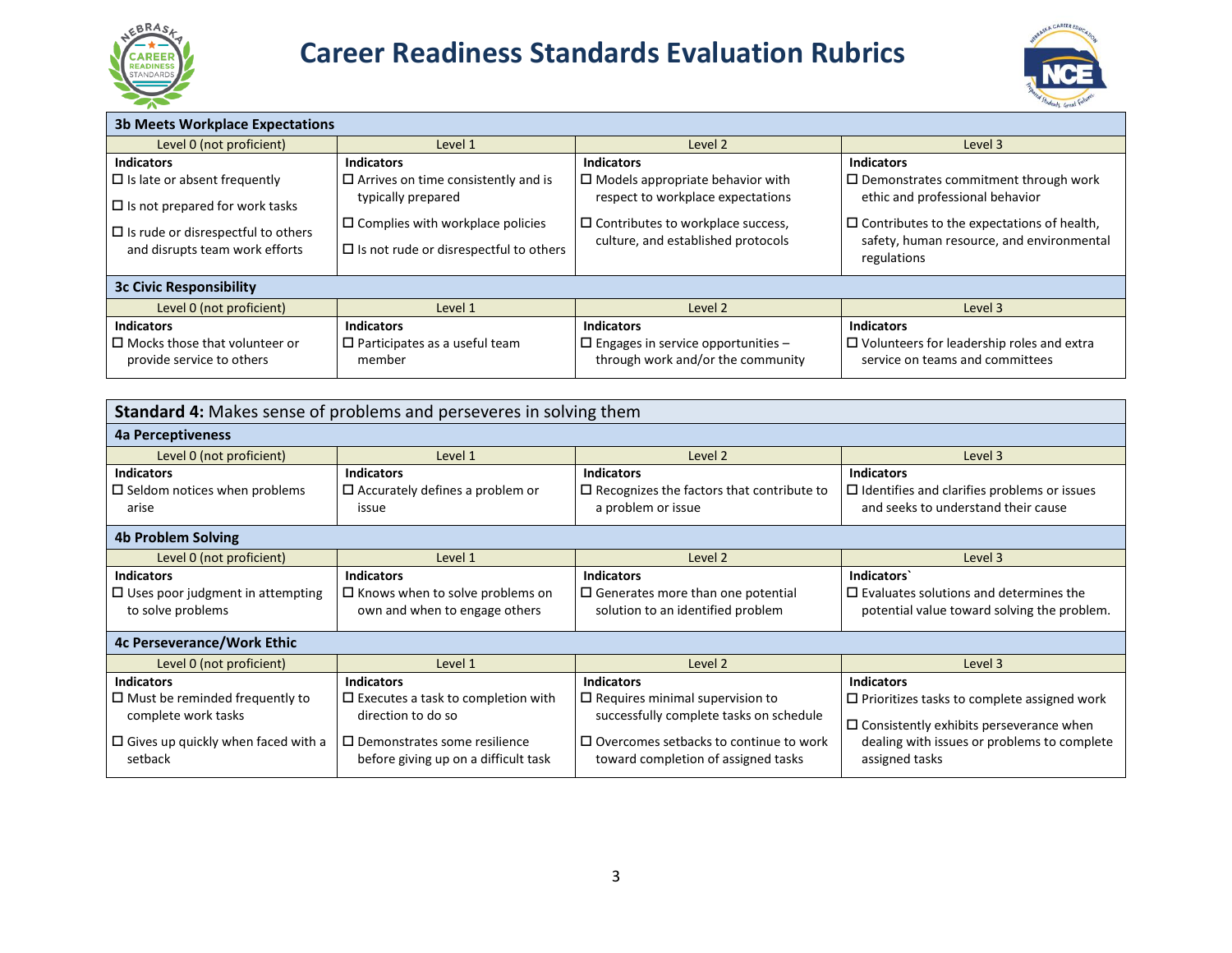



| <b>Standard 5: Uses critical thinking</b>                                                                                                                 |                                                                                             |                                                                                                                                                                            |                                                                                                                                                                                           |  |
|-----------------------------------------------------------------------------------------------------------------------------------------------------------|---------------------------------------------------------------------------------------------|----------------------------------------------------------------------------------------------------------------------------------------------------------------------------|-------------------------------------------------------------------------------------------------------------------------------------------------------------------------------------------|--|
| <b>5a Critical Thinking</b>                                                                                                                               |                                                                                             |                                                                                                                                                                            |                                                                                                                                                                                           |  |
| Level 0 (not proficient)                                                                                                                                  | Level 1                                                                                     | Level 2                                                                                                                                                                    | Level 3                                                                                                                                                                                   |  |
| <b>Indicators</b><br>$\square$ Makes decisions based on emotional<br>reaction or with very limited information                                            | <b>Indicators</b><br>$\square$ Uses logic when making<br>decisions on own                   | <b>Indicators</b><br>$\square$ Reasons through decisions and<br>considers more than one perspective                                                                        | <b>Indicators</b><br>$\Box$ Uses cause-and-effect analysis and<br>feedback from others in making decisions                                                                                |  |
| <b>5b Decision-Making</b>                                                                                                                                 |                                                                                             |                                                                                                                                                                            |                                                                                                                                                                                           |  |
| Level 0 (not proficient)                                                                                                                                  | Level 1                                                                                     | Level 2                                                                                                                                                                    | Level 3                                                                                                                                                                                   |  |
| <b>Indicators</b><br>$\square$ Does not consider the impact of their<br>decisions<br>$\Box$ Makes decisions without considering<br>others' input or ideas | <b>Indicators</b><br>$\Box$ Thinks through multiple<br>outcomes before making a<br>decision | <b>Indicators</b><br>$\Box$ Develops a rationale before making a<br>decision<br>$\Box$ Follows a decision-making process<br>before making a final decision                 | <b>Indicators</b><br>$\Box$ Identifies a thorough and complete course<br>of action that considers impact on others,<br>risks to success, and potential impact<br>before making a decision |  |
| 5c Adaptability                                                                                                                                           |                                                                                             |                                                                                                                                                                            |                                                                                                                                                                                           |  |
| Level 0 (not proficient)                                                                                                                                  | Level 1                                                                                     | Level 2                                                                                                                                                                    | Level 3                                                                                                                                                                                   |  |
| <b>Indicators</b><br>$\square$ Struggles to manage new methods or<br>adapt to use of new skills or systems                                                | <b>Indicators</b><br>$\square$ Willing to learn new knowledge,<br>tasks and/or skills       | <b>Indicators</b><br>$\square$ Considers multiple and diverse points of<br>view<br>$\square$ Seeks out new knowledge and skills or<br>ways to improve to be more effective | <b>Indicators</b><br>$\Box$ Adapts well to change and accepts new<br>ideas and processes<br>$\Box$ Demonstrates ability to organize priorities<br>in an ambiguous situation/environment   |  |

| <b>Standard 6: Demonstrates innovation and creativity</b>                                  |                                                                                      |                                                                                                |                                                                                                             |  |  |
|--------------------------------------------------------------------------------------------|--------------------------------------------------------------------------------------|------------------------------------------------------------------------------------------------|-------------------------------------------------------------------------------------------------------------|--|--|
| <b>6a Creativity</b>                                                                       |                                                                                      |                                                                                                |                                                                                                             |  |  |
| Level 0 (not proficient)                                                                   | Level 1                                                                              | Level 2                                                                                        | Level 3                                                                                                     |  |  |
| <b>Indicators</b><br>$\Box$ Does not appreciate new or creative<br>ideas of others         | <b>Indicators</b><br>$\Box$ Is open to new and creative ideas                        | <b>Indicators</b><br>$\square$ Appreciates new and creative ideas from<br>others               | <b>Indicators</b><br>$\Box$ Contributes creative ideas to improve or<br>add value                           |  |  |
| 6b Innovation                                                                              |                                                                                      |                                                                                                |                                                                                                             |  |  |
| Level 0 (not proficient)                                                                   | Level 1                                                                              | Level 2                                                                                        | Level 3                                                                                                     |  |  |
| <b>Indicators</b><br>$\Box$ Discourages others from offering ideas<br>to improve processes | <b>Indicators</b><br>$\Box$ Willingly shares ideas for<br>improvement when requested | <b>Indicators</b><br>$\square$ Recognizes and communicates when a<br>process could be improved | <b>Indicators</b><br>$\Box$ Determines feasibility of improvements or<br>ideas prior to sharing with others |  |  |
| $\Box$ Takes reckless risks in introducing new<br>ideas into the process                   | $\Box$ Knows when to move from idea to<br>implementation                             | $\square$ Accepts and incorporates constructive<br>criticism into proposed ideas               | $\Box$ Understands how to take informed risks<br>to introduce innovation or a new idea                      |  |  |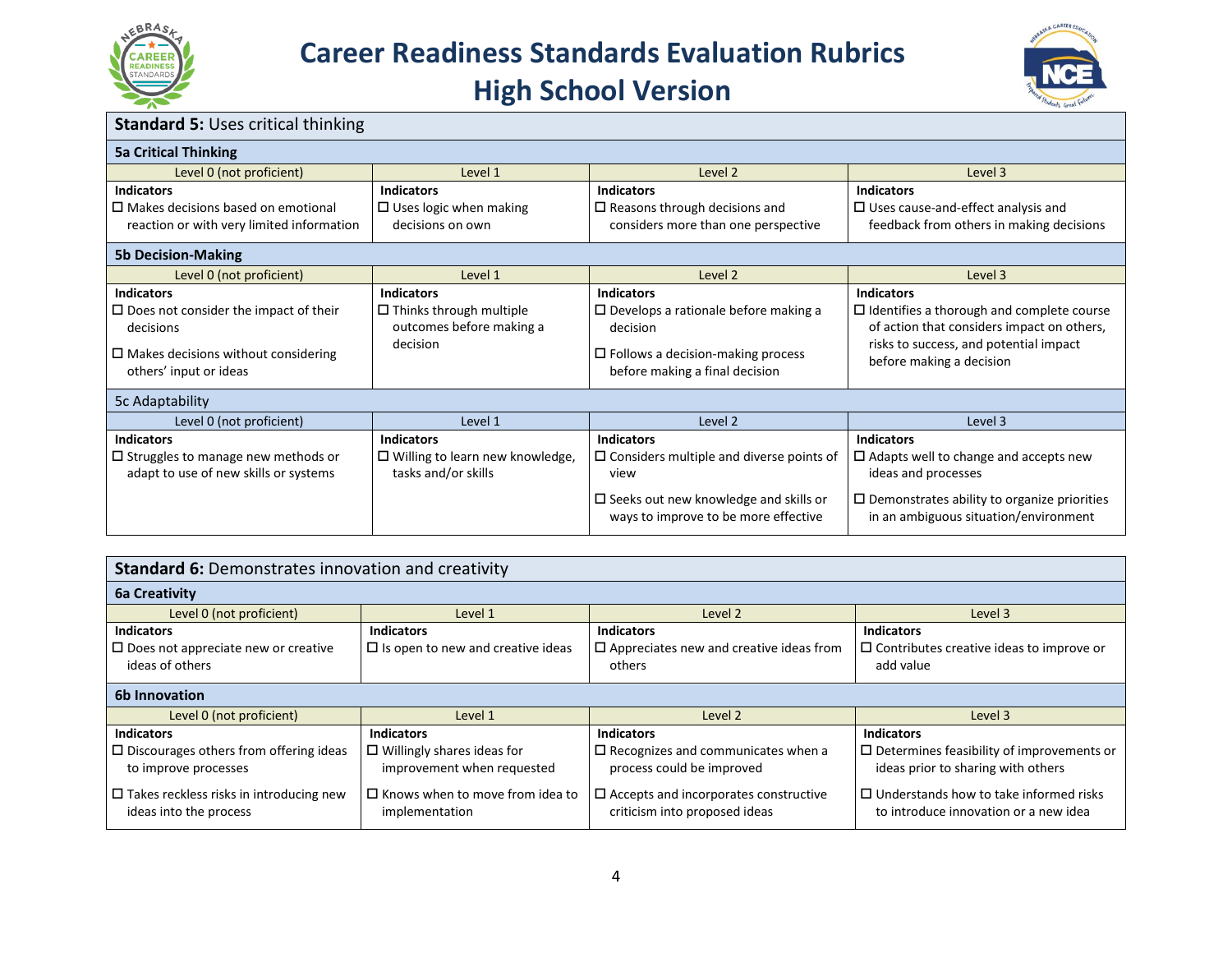

## **Career Readiness Standards Evaluation Rubrics High School Version**



| <b>Standard 7:</b> Models ethical leadership and effective management |                                                   |                                                                                  |  |  |
|-----------------------------------------------------------------------|---------------------------------------------------|----------------------------------------------------------------------------------|--|--|
| <b>7a Leadership</b>                                                  |                                                   |                                                                                  |  |  |
| Level 1                                                               | Level 2                                           | Level 3                                                                          |  |  |
| <b>Indicators</b>                                                     | <b>Indicators</b>                                 | <b>Indicators</b>                                                                |  |  |
| $\square$ Engages the support and/or action                           | $\Box$ Fosters positive working relationships     | $\Box$ Models the positive attributes of effective                               |  |  |
| of others to accomplish a task                                        | $\Box$ Demonstrates servant leadership attributes | leaders (e.g., empathy, motivation,<br>communication skills, social awareness)   |  |  |
|                                                                       |                                                   |                                                                                  |  |  |
| Level 1                                                               | Level 2                                           | Level 3                                                                          |  |  |
| <b>Indicators</b>                                                     | <b>Indicators</b>                                 | <b>Indicators</b>                                                                |  |  |
| $\Box$ Practices ethical behavior and                                 | $\Box$ Considers the ethical implications and     | $\Box$ Reports and/or holds others accountable to                                |  |  |
| complies with the codes of conduct                                    | impact on personal reputation of decisions        | ethical behavior                                                                 |  |  |
|                                                                       |                                                   |                                                                                  |  |  |
| Level 1                                                               | Level 2                                           | Level 3                                                                          |  |  |
| <b>Indicators</b>                                                     | <b>Indicators</b>                                 | <b>Indicators</b>                                                                |  |  |
| $\Box$ Uses personal management skills to                             | $\Box$ Recognizes the difference between          | $\Box$ Organizes and manages teams to accomplish                                 |  |  |
| ensure effective daily functioning                                    | leadership and management of others               | stated objectives on time and on budget                                          |  |  |
|                                                                       |                                                   |                                                                                  |  |  |
|                                                                       |                                                   |                                                                                  |  |  |
|                                                                       |                                                   | $\Box$ Manages small teams to complete tasks with<br>minimal coaching/assistance |  |  |

| <b>Standard 8:</b> Works productively in teams and demonstrates cultural competency |                                                |                                              |                                              |
|-------------------------------------------------------------------------------------|------------------------------------------------|----------------------------------------------|----------------------------------------------|
| 8a Teamwork                                                                         |                                                |                                              |                                              |
| Level 0 (not proficient)                                                            | Level 1                                        | Level 2                                      | Level 3                                      |
| <b>Indicators</b>                                                                   | <b>Indicators</b>                              | <b>Indicators</b>                            | <b>Indicators</b>                            |
| $\Box$ Contributes little to team efforts and                                       | $\Box$ Plays a useful and constructive role on | $\square$ Recognizes own limitations and the | $\Box$ Works to engage others on the team to |
| causes distraction or disruption to                                                 | teams                                          | strengths of others to utilize the best      | ensure consensus                             |
| team activities                                                                     |                                                | people for tasks on a team                   |                                              |
| <b>8b Conflict Resolution</b>                                                       |                                                |                                              |                                              |
| Level 0 (not proficient)                                                            | Level 1                                        | Level 2                                      | Level 3                                      |
| <b>Indicators</b>                                                                   | <b>Indicators</b>                              | <b>Indicators</b>                            | <b>Indicators</b>                            |
| $\Box$ Creates personal conflict with others                                        | $\square$ Treats team members as professionals | $\Box$ Proactively addresses potential       | $\Box$ Negotiates conflict among others      |
|                                                                                     | when there is disagreement                     | source(s) of conflict with others            | and/or between others                        |
| <b>8c Social and Cultural Competence</b>                                            |                                                |                                              |                                              |
| Level 0 (not proficient)                                                            | Level 1                                        | Level 2                                      | Level 3                                      |
| <b>Indicators</b>                                                                   | <b>Indicators</b>                              | <b>Indicators</b>                            | <b>Indicators</b>                            |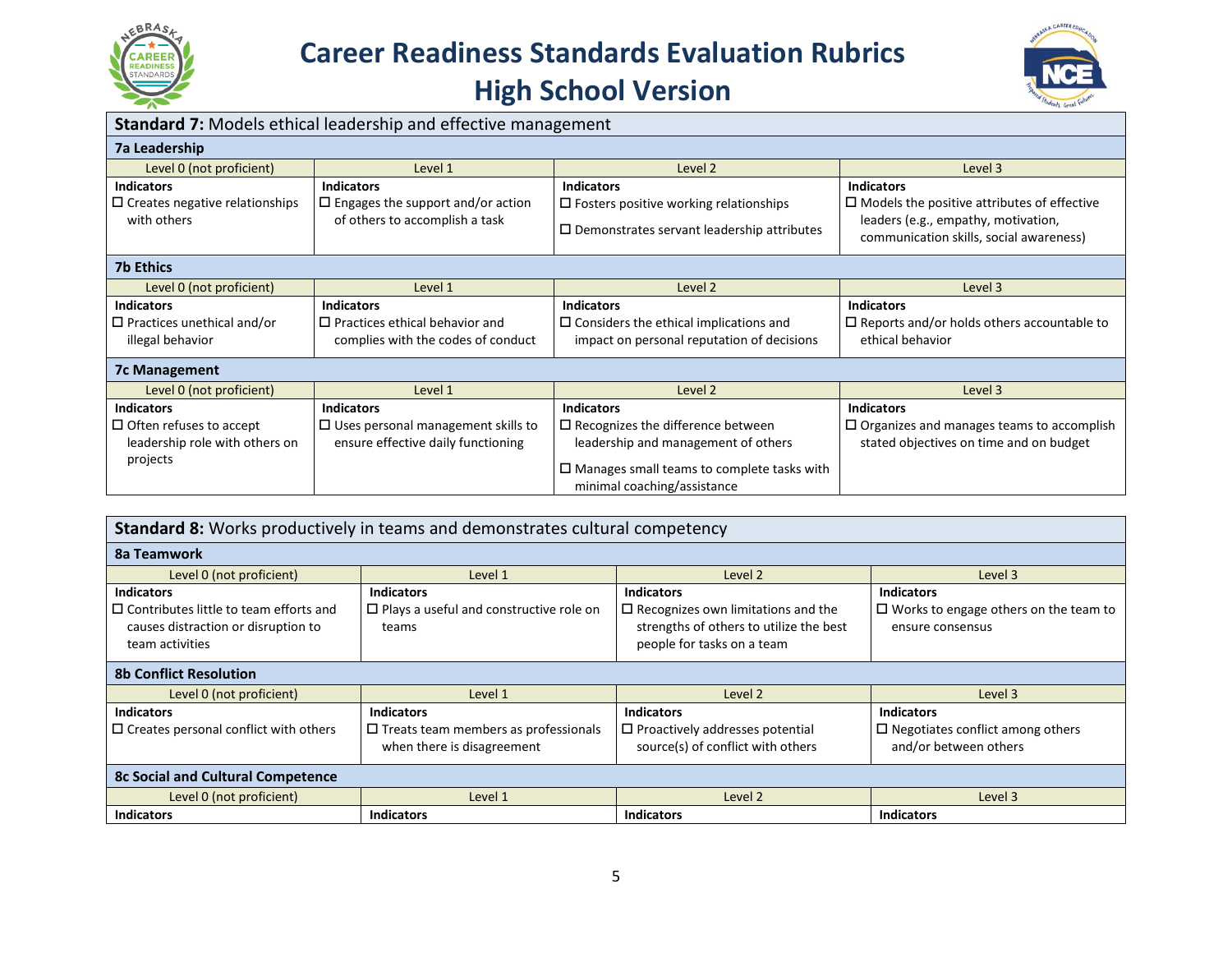

# **Career Readiness Standards Evaluation Rubrics**

### **High School Version**



| $\Box$ Is disrespectful to people with different $\Box$ Shows respect and interacts positively |                                       | $\Box$ Uses awareness of world cultures and | $\Box$ Is aware of issues in society that impact |
|------------------------------------------------------------------------------------------------|---------------------------------------|---------------------------------------------|--------------------------------------------------|
| backgrounds, beliefs and experiences                                                           | with people of different backgrounds, | languages to effectively communicate        | the work of the organization                     |
|                                                                                                | beliefs and experiences               | with others                                 |                                                  |

| <b>Standard 9: Utilizes technology</b>     |                                               |                                                                             |                                                |  |
|--------------------------------------------|-----------------------------------------------|-----------------------------------------------------------------------------|------------------------------------------------|--|
| <b>9a Data Gathering</b>                   |                                               |                                                                             |                                                |  |
| Level 0 (not proficient)                   | Level 1                                       | Level 2                                                                     | Level 3                                        |  |
| <b>Indicators</b>                          | <b>Indicators</b>                             | <b>Indicators</b>                                                           | <b>Indicators</b>                              |  |
| $\Box$ Poorly manages data                 | $\Box$ Uses a consistent and effective        | $\square$ Uses a variety of effective methods to                            | $\square$ Develops methods/processes to        |  |
|                                            | approach for managing data                    | search for valid, relevant data                                             | managing data                                  |  |
| <b>9b Access and Management</b>            |                                               |                                                                             |                                                |  |
| Level 0 (not proficient)                   | Level 1                                       | Level 2                                                                     | Level 3                                        |  |
| <b>Indicators</b>                          | <b>Indicators</b>                             | <b>Indicators</b>                                                           | <b>Indicators</b>                              |  |
| $\Box$ Lacks knowledge and skill about the | $\Box$ Uses computer and Internet protocols   | $\Box$ Demonstrates ongoing knowledge and                                   | $\Box$ Finds innovative uses of technology to  |  |
| computer and Internet resources            | that ensure cyber security and                | skill development to access and                                             | make tasks more efficient                      |  |
|                                            | confidentiality                               | manage data and technology                                                  |                                                |  |
|                                            |                                               |                                                                             |                                                |  |
| <b>9c Tools and Applications</b>           |                                               |                                                                             |                                                |  |
| Level 0 (not proficient)                   | Level 1                                       | Level 2                                                                     | Level 3                                        |  |
| <b>Indicators</b>                          | <b>Indicators</b>                             | <b>Indicators</b>                                                           | <b>Indicators</b>                              |  |
| $\Box$ Cannot utilize the technology tools | $\Box$ Demonstrates use of technology-        | $\Box$ Demonstrates ongoing knowledge and                                   | $\Box$ Utilizes and is proficient with current |  |
| typically required in the occupation       | related tools typically required in the       | skill development to use technology-                                        | hardware and software to effectively           |  |
|                                            | occupation                                    | related tools typically required in the                                     | and efficiently use technology                 |  |
|                                            |                                               | occupation                                                                  |                                                |  |
| <b>9d Technology Ethics</b>                |                                               |                                                                             |                                                |  |
| Level 0 (not proficient)                   | Level 1                                       | Level 2                                                                     | Level 3                                        |  |
| <b>Indicators</b>                          | <b>Indicators</b>                             | <b>Indicators</b>                                                           | <b>Indicators</b>                              |  |
| $\Box$ Uses unsafe and reckless habits in  | $\Box$ Follows organizational policies on the | $\Box$ Understands the ethical issues related                               | $\Box$ Evaluates Internet resources for        |  |
| using the computer and Internet            | acceptable use of technology                  | to privacy and intellectual property in<br>data and technology applications | reliability and validity                       |  |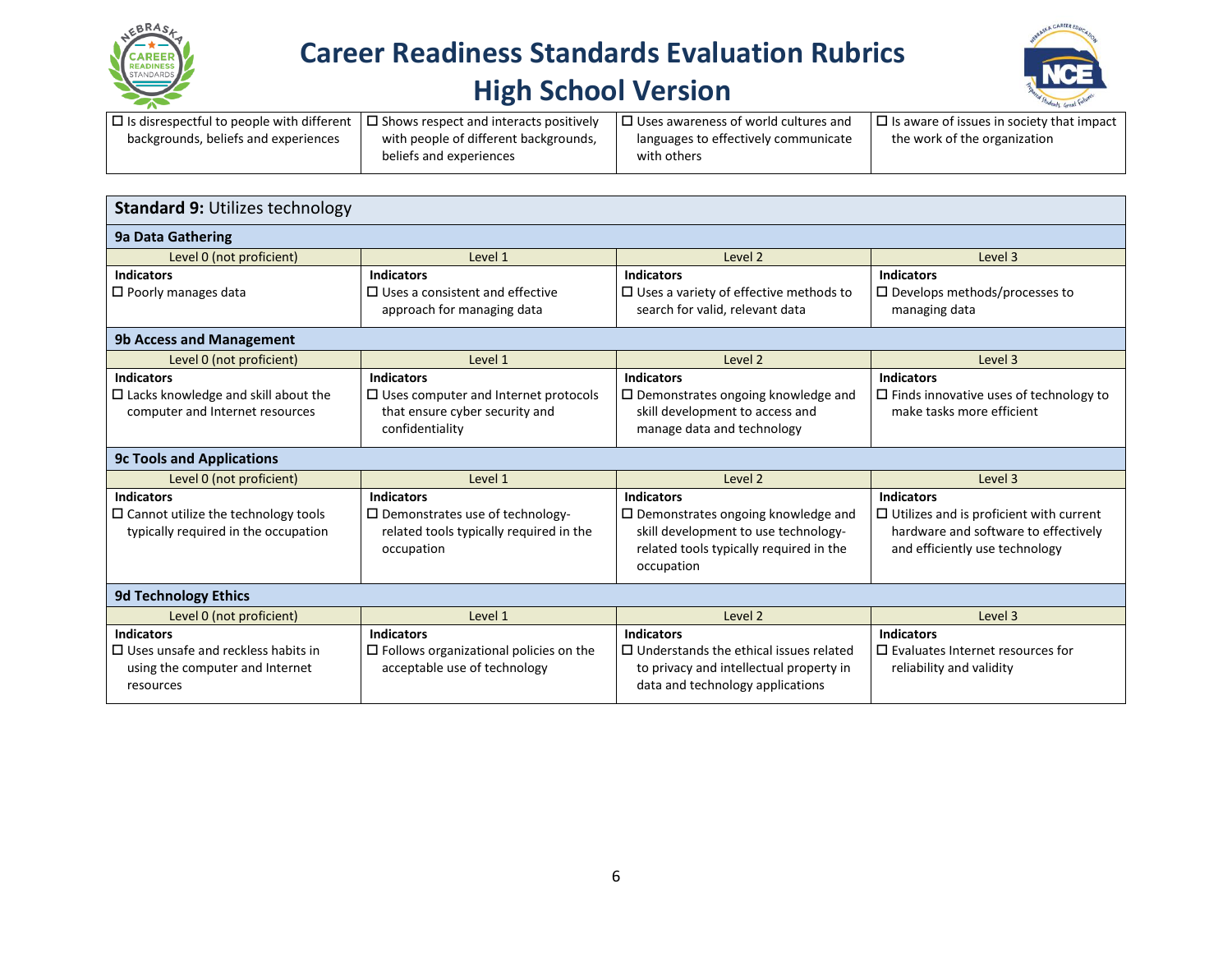



| Standard 10: Manages personal career development                                                                                                                                                                     |                                                                                                                                                                                                                                                 |                                                                                                                                                                                                            |                                                                                                                                                                                                                                                  |
|----------------------------------------------------------------------------------------------------------------------------------------------------------------------------------------------------------------------|-------------------------------------------------------------------------------------------------------------------------------------------------------------------------------------------------------------------------------------------------|------------------------------------------------------------------------------------------------------------------------------------------------------------------------------------------------------------|--------------------------------------------------------------------------------------------------------------------------------------------------------------------------------------------------------------------------------------------------|
| 10a Planning                                                                                                                                                                                                         |                                                                                                                                                                                                                                                 |                                                                                                                                                                                                            |                                                                                                                                                                                                                                                  |
| Level 0 (not proficient)                                                                                                                                                                                             | Level 1                                                                                                                                                                                                                                         | Level 2                                                                                                                                                                                                    | Level 3                                                                                                                                                                                                                                          |
| <b>Indicators</b><br>$\Box$ Has little sense of career goals or path                                                                                                                                                 | <b>Indicators</b><br>$\Box$ Has career goals and/or objectives<br>$\Box$ Understands the requirements and<br>working conditions of the occupation                                                                                               | <b>Indicators</b><br>$\square$ Researches occupations and employers<br>and is intentional about a career with<br>chosen organization                                                                       | <b>Indicators</b><br>$\Box$ Maintains a career development plan<br>including identifying experiences to<br>gain new knowledge and skills                                                                                                         |
| 10b Job Seeking, Résumés, Portfolios and Interviews                                                                                                                                                                  |                                                                                                                                                                                                                                                 |                                                                                                                                                                                                            |                                                                                                                                                                                                                                                  |
| Level 0 (not proficient)                                                                                                                                                                                             | Level 1                                                                                                                                                                                                                                         | Level 2                                                                                                                                                                                                    | Level 3                                                                                                                                                                                                                                          |
| <b>Indicators</b><br>$\Box$ Is unable to explain how experiences or<br>credentials relate to ability to perform<br>the occupation<br>$\Box$ Is inappropriately dressed and presents<br>self in unprofessional manner | <b>Indicators</b><br>$\square$ Communicates relevant work<br>experiences, licenses, certifications,<br>and or examples to demonstrate<br>competence in performing occupation<br>$\Box$ Presents self in an appropriately<br>professional manner | <b>Indicators</b><br>$\square$ Researches occupations and employers<br>and is intentional about a career with<br>chosen organization<br>□ Prepares a professional résumé<br>appropriate for the occupation | <b>Indicators</b><br>$\Box$ Markets self effectively to gain<br>employment and be considered for<br>additional opportunities<br>$\Box$ Maintains a professional portfolio of<br>experiences, credentials, certificates,<br>and projects/products |
| <b>10c Professional Development</b>                                                                                                                                                                                  |                                                                                                                                                                                                                                                 |                                                                                                                                                                                                            |                                                                                                                                                                                                                                                  |
| Level 0 (not proficient)                                                                                                                                                                                             | Level 1                                                                                                                                                                                                                                         | Level 2                                                                                                                                                                                                    | Level 3                                                                                                                                                                                                                                          |
| <b>Indicators</b><br>$\Box$ Has little sense of career goals or path                                                                                                                                                 | <b>Indicators</b><br>$\square$ Searches for experiences to further<br>develop skills for employment                                                                                                                                             | <b>Indicators</b><br>$\Box$ Understands available advancements<br>and is willing to put in the effort and<br>experience to have the opportunity to<br>attain them                                          | <b>Indicators</b><br>$\Box$ Actively participates in opportunities to<br>learn and develop new skills both<br>personally and professionally                                                                                                      |

| Standard 11: Attends to personal and financial well-being                                                                           |                                                                                                                                                                                          |                                                                                                                                                                                            |                                                                                                                                                                                |  |  |  |
|-------------------------------------------------------------------------------------------------------------------------------------|------------------------------------------------------------------------------------------------------------------------------------------------------------------------------------------|--------------------------------------------------------------------------------------------------------------------------------------------------------------------------------------------|--------------------------------------------------------------------------------------------------------------------------------------------------------------------------------|--|--|--|
| Personal Well-Being                                                                                                                 |                                                                                                                                                                                          |                                                                                                                                                                                            |                                                                                                                                                                                |  |  |  |
| Level 0 (not proficient)                                                                                                            | Level 1<br>Level 2<br>Level 3                                                                                                                                                            |                                                                                                                                                                                            |                                                                                                                                                                                |  |  |  |
| <b>Indicators</b><br>$\Box$ Uses drugs, alcohol or other<br>prohibited substances at work or in<br>a manner that impact performance | <b>Indicators</b><br>$\Box$ Recognizes the importance of<br>personal well-being on performance<br>$\square$ Builds positive, personal<br>relationships with at least one other<br>person | <b>Indicators</b><br>$\Box$ Follows a personal wellness plan<br>that includes healthy eating,<br>exercise and disease prevention<br>$\Box$ Maintains a supportive network of<br>co-workers | <b>Indicators</b><br>$\Box$ Recognizes the value of a wide range of<br>knowledge and experiences from the arts,<br>culture and humanities to promote intellectual<br>curiosity |  |  |  |
| <b>Financial Well-Being</b>                                                                                                         |                                                                                                                                                                                          |                                                                                                                                                                                            |                                                                                                                                                                                |  |  |  |
| Level 0 (not proficient)                                                                                                            | Level 1                                                                                                                                                                                  | Level 2                                                                                                                                                                                    | Level 3                                                                                                                                                                        |  |  |  |
| <b>Indicators</b>                                                                                                                   | <b>Indicators</b>                                                                                                                                                                        | <b>Indicators</b>                                                                                                                                                                          | <b>Indicators</b>                                                                                                                                                              |  |  |  |